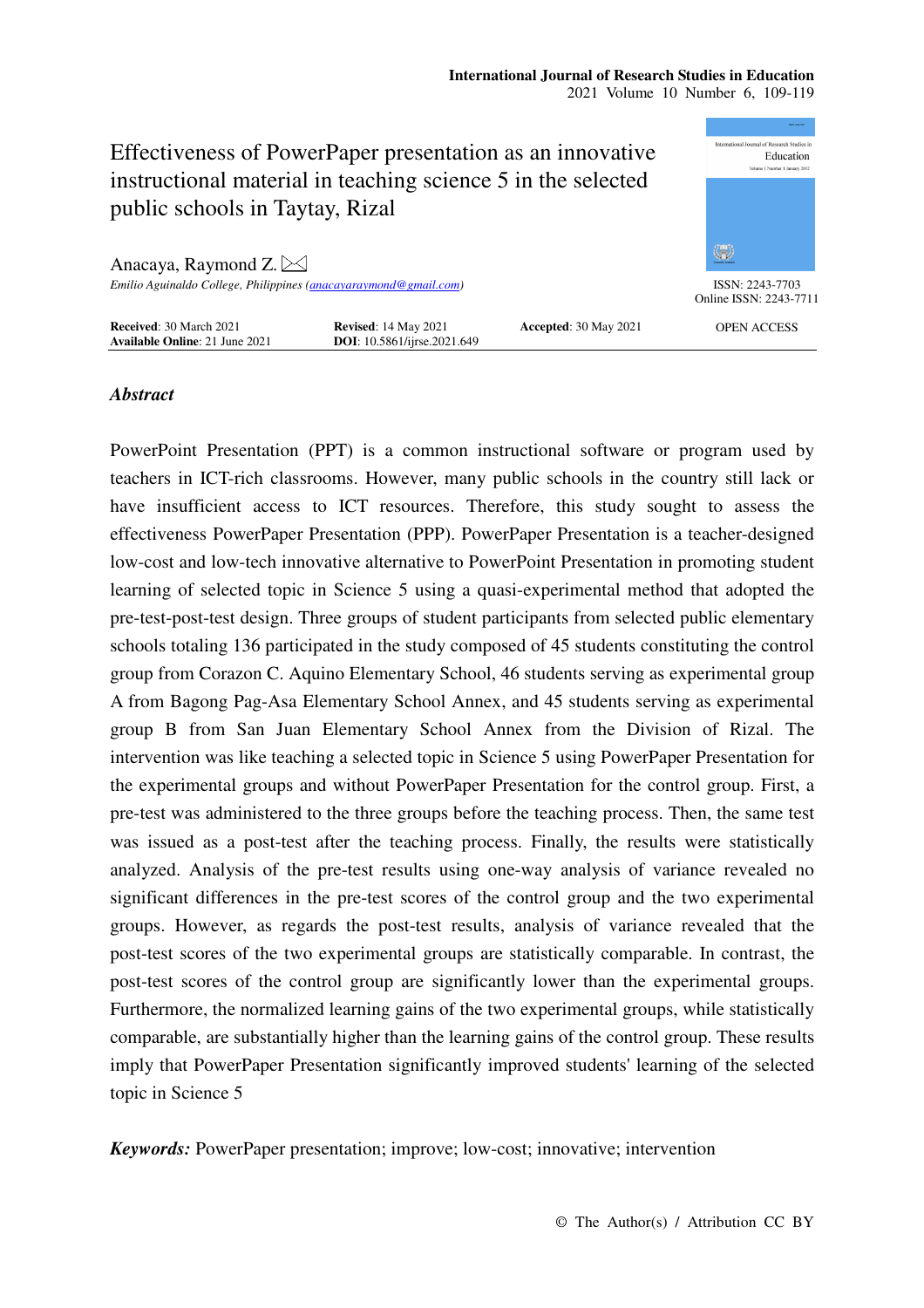# **Effectiveness of PowerPaper presentation as an innovative instructional material in teaching science 5 in the selected public schools in Taytay, Rizal**

#### **1. Introduction**

Manner of education is a complicated-forceful teaching-learning system that involves learners and teachers. Teachers play a vital role because they orchestrate and ultimately integrate varying elements of education to meet every learner's expected goal and objective. These lead to an observation that teachers should have ideally mastered how teaching and learning function.

As the person who processes education, a teacher must possess the character of being creative, dynamic, effective, and innovative. At some point, the fact remains that every classroom set-up and needs are different from one to another. Therefore, teachers must offer each classroom diverse types and degrees of stimuli to achieve the expected responses. Undeniably, challenges in the education system become immense and sometimes staggering, especially in information and communication technologies such as social networking websites and the internet that enormously change the design of education and how we teach the learners (Reid, 2002).

However, because of the difference in the monetary means, no longer everyone, every School, not every classroom, teacher, and student, has a get right of entry to a more advanced educational generation being developed (Rowsell, Morrell, & Alvermann, 2017). Only those with monetary means, private schools in the Philippines, most likely can take advantage of ICT advancement in terms of education, which will result in better teaching that will lead to better learning. What should the public institution do to address these gaps? What should a public-school teacher do when caught in a scene where students can hardly be in touch with ICT? Commonly used ICT-based instruction is PowerPoint presentation (Star, 2011), based on some current studies. How can teachers maximize this application's benefits if teachers and students can barely access new technology? The answer lies in the teacher's ability to be innovative. Such a reality in the Philippine public-school setting encourages the teacher to provide the students with an equally low-cost and low-tech useful alternative teaching-learning material by unleashing his or her innovative and creative power.

One of the primary duties of teachers is to choose audio-visual teaching materials that will address the needs of different learners. They decide what teaching substances/materials are suitable for the concepts and appropriate to the needs of students, materials that can be individually made and use in their teaching method. Teachers have to construct and modify existing instructional materials by adding or removing features, especially when these apt materials are not accessible. They are always reminded not only to look for motivating visual materials but also to bring about effective and efficient content. (Mc Guire, 2018).

The current study focused on seeking an answer to the digital gap in the classroom by creating and innovating visual instructional material that the researcher called "PowerPaper Presentation." "PowerPaper Presentation" or PPP is an innovative educational material designed as an alternative to accommodate functions PowerPoint Presentation. The idea of constructing inexpensive teaching materials with equally effective and efficient outcomes. Despite the unavailability of more advanced technology in the classroom, the researcher's innovation of this instructional material was constructed to address this gap using the researcher's simple creativity and creative inspiration.

### *1.1 Innovative instructional materials and technology*

In this Millennial Era, catching learners' attention is one of the many challenges teachers face because of many competing distractions. Thus, designing an educational device to awaken children's interest in their science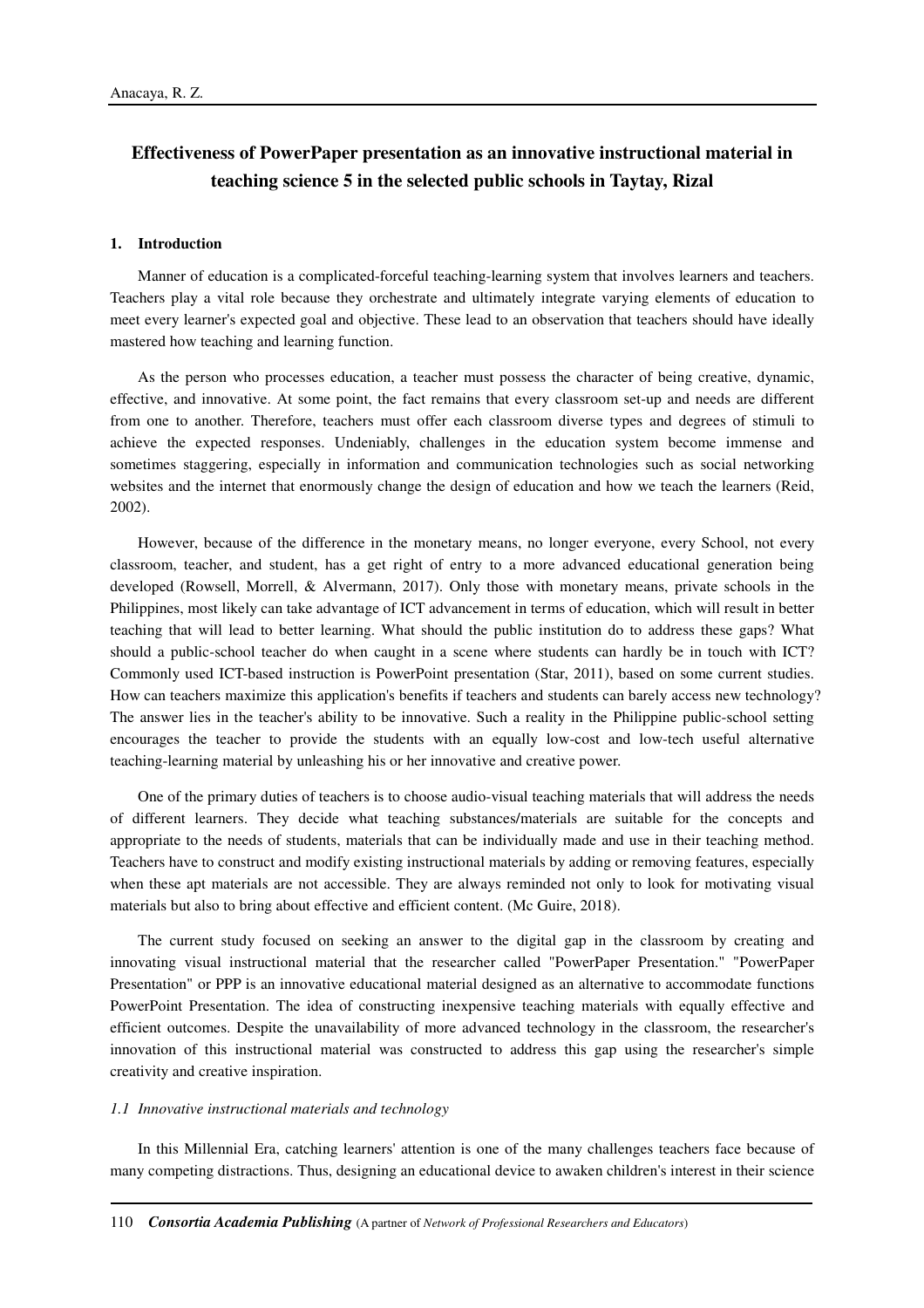lessons falls under strategies and methods to catch children's attention and focus on the task. Along this line, the "PowerPaper Presentation" has been used by the researcher in teaching his lesson with positive results. The PowerPaper Presentation is used to address the least mastered skills of every learner. Specifically, the use of PowerPaper Presentation aims to increase the proficiency level of every learner by presenting the science lessons in a novel way that will catch and hold their attention.

The PowerPaper Presentation or PPP is a multi-purpose instructional device that can be used in any topic in science. It is, however, especially appropriate in explaining Cycles, Processes, and Steps, such as the water cycle, food web, food chain, specific functions of the human body, parts of flowers, parts of seeds, and animal life cycle. It is a handy, portable, low-cost device that anyone can construct. Every learner can manipulate this innovative instructional material during their free time, be used efficiently, and promote students' interest due to its visual effects. Also, it can be replicated in small-scale models by teachers for the student's individual use to maximize their understanding of the lesson.

The device is made from any used cardboard or colored paper. It has "unending" flippable four slides and pop-up models so that children will have fun opening it while learning the science concepts. In recognition of the device's innovative features, it has won first place in a district-wide competition showcasing teachers' creativity in presenting their lessons.

Since not all schools have access to modern technology, the PowerPaper Presentation can be used as an alternative to PowerPoint Presentation. Hence it features the basic function of the PowerPoint Presentation, like the transitional effects of slides. Moreover, the PowerPaper Presentation can be used even without electricity and can be used as an alternative in power failures. In addition, this can be used by teachers who cannot use and make PowerPoint Presentations in delivering their lesson, especially those who were considered Baby Boomers and Gen X teachers.

# *1.2 Information processing model*

As applied in the study, the Information Processing Model makes the PowerPaper Presentation (PPP) a stimulus to the students in flippable slides and pop-up models. The visual inputs (in the form of 3-7 units) are transferred and stored in the sensory memory, which lasts for a short duration (0.5-3 s). Hence, it is critical to hold students' attention without overloading it. Otherwise, the information (if uninteresting and overloading) will not be attended to and be easily forgotten. However, if properly attended to by the students because their attention has been caught and focused on the PPP, the information will be transferred to the working memory, capable of attending to 7-9 chunks for 5-15 without rehearsal. Otherwise, it will be forgotten.

If the information is encoded in the form the brain uses with proper rehearsal, it will be transferred to the long-term memory. Otherwise, the data is "lost." Information successfully stored in the long-term memory is considered "learned." Once needed, it can be easily retrieved back to the short-term memory, also through the working memory, for possible use with new information in the process of being "learned." Thus, as applied in the present study, the PPP is designed to be attractive and provide scientific information in "chewable" units. Further, the students can review the PPP in their small-scale model, thereby addressing rehearsal and encoding. Finally, students' understanding is facilitated as the information is effectively transferred into the long-term memory from which it can be retrieved when learning new relevant materials.

# *1.3 Power of PowerPaper presentation as an innovative instructional material*

Traditionally, classroom settings are dominated by the use of the 'chalk and talk' approach. This teaching strategy allows the direct delivery of messages from the teachers to the learners during instruction. Furthermore, this teaching method is considered the widely used approach in teaching. However, this teaching strategy is not enough to meet the learning needs of 21<sup>st</sup>-century learners, who are characterized by diversity in the learning process. Because of this, teachers are encouraged to use other teaching approaches other than the 'chalk and talk'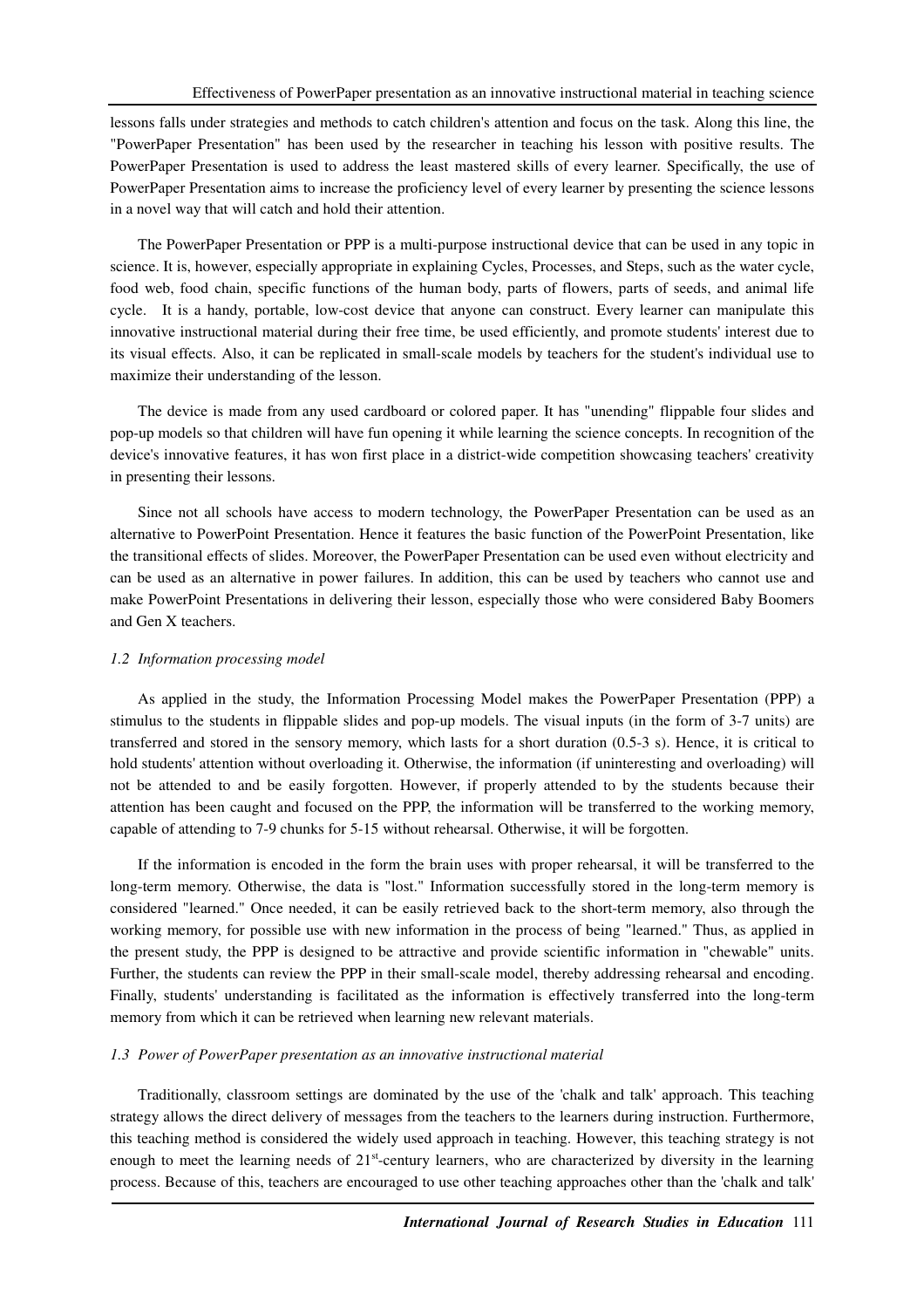teaching method.

Over the past years, the advent of technology paved the way for designing certain materials, which teachers can use inside the classroom during the instruction processes. These materials, collectively called instructional materials, are currently being widely used among teachers for discussion matters. Instructional materials maximize the best possible outcomes of the learning process by stimulating the senses of the learners. Stimulation of these senses during instruction enhances the ability of the learners to learn more from the topic of interest. So it is because students with diverse learning needs are captured with the use of these instructional materials.

They continuously design these instructional materials due to their creativeness and resourcefulness. In addition, teachers want to provide the best possible instruction to the learners. These two characteristics that embodied a teacher allow these instructional materials to be innovative. In a sense, innovative instructional materials are improved instructional materials to meet learners' diverse learning needs, especially in the 21<sup>st</sup> century. Because of their unparalleled importance in teaching, it is vital to note that innovative instructional materials should not be ignored since they aid teachers in the learning process. Furthermore, innovative instructional materials, in the future, should be further improved more since the learning needs of diverse students change as time progresses. Given this, innovative instructional materials should be investigated, especially in teaching science, in terms of their effects on the learners' performance.

Despite the proven advantages of PowerPoint Presentations, the digital divide confronting many countries and many schools result in the inaccessibility of PPT to many teachers and students. Therefore, teachers need to continue to rely on their creativity and resourcefulness to leverage the best features of more advanced technology and integrate them into low-cost instructional materials. Hence, the present study on PowerPaper Presentation is an innovation in instructional materials preparation that bridges the digital or ICT gap in schools that are not well blessed with access to ICT-based instructional media and equipment.

# **2. Methodology**

The proposed study used the quasi-experimental pre-test-post-test design to obtain the necessary data and information to determine the effectiveness or efficacy of the PowerPaper Presentation in promoting pupils' understanding of selected science concepts to Grade 5 students in the selected schools. A simple experiment was carried out to test the effectiveness of the PowerPaper Presentation in promoting the pupils' mastery level of the selected topic. Three heterogeneous groups of similar learning abilities will be created: a control group of about 45-50 students and two experimental groups of about 45-50 students. The control group was taught without PowerPaper Presentation, while the experimental group was conducted using the PPP.

Grade 5 pupils of the selected three schools in the District of Taytay, Division of Rizal, were the target respondents of this study. One section from Grade 5 in Corazon C. Aquino Elementary school served as the control group. In comparison, 1 section from Grade 5 in Bagong Pag-Asa Elementary School Annex and 1 section in San Juan Elementary School Annex served as the experimental groups. The present experiment aimed to establish that the use of PowerPaper Presentation resulted in significantly better performance than the traditional method in selected topics in Science 5. Two groups of classes with comparable abilities were chosen, with one group serving as the experimental group while the other as the control group. The experiment was carried out for at least 1 class session.

### *2.1 Experimental procedure*

A pre-test was administered at the beginning of the lesson. At the end of the experiment, the post-test was administered. The PowerPaper Presentation served as the experimental intervention. The control group did not use the PPP, while the experimental group used the PPP extensively throughout the class session. The pre-and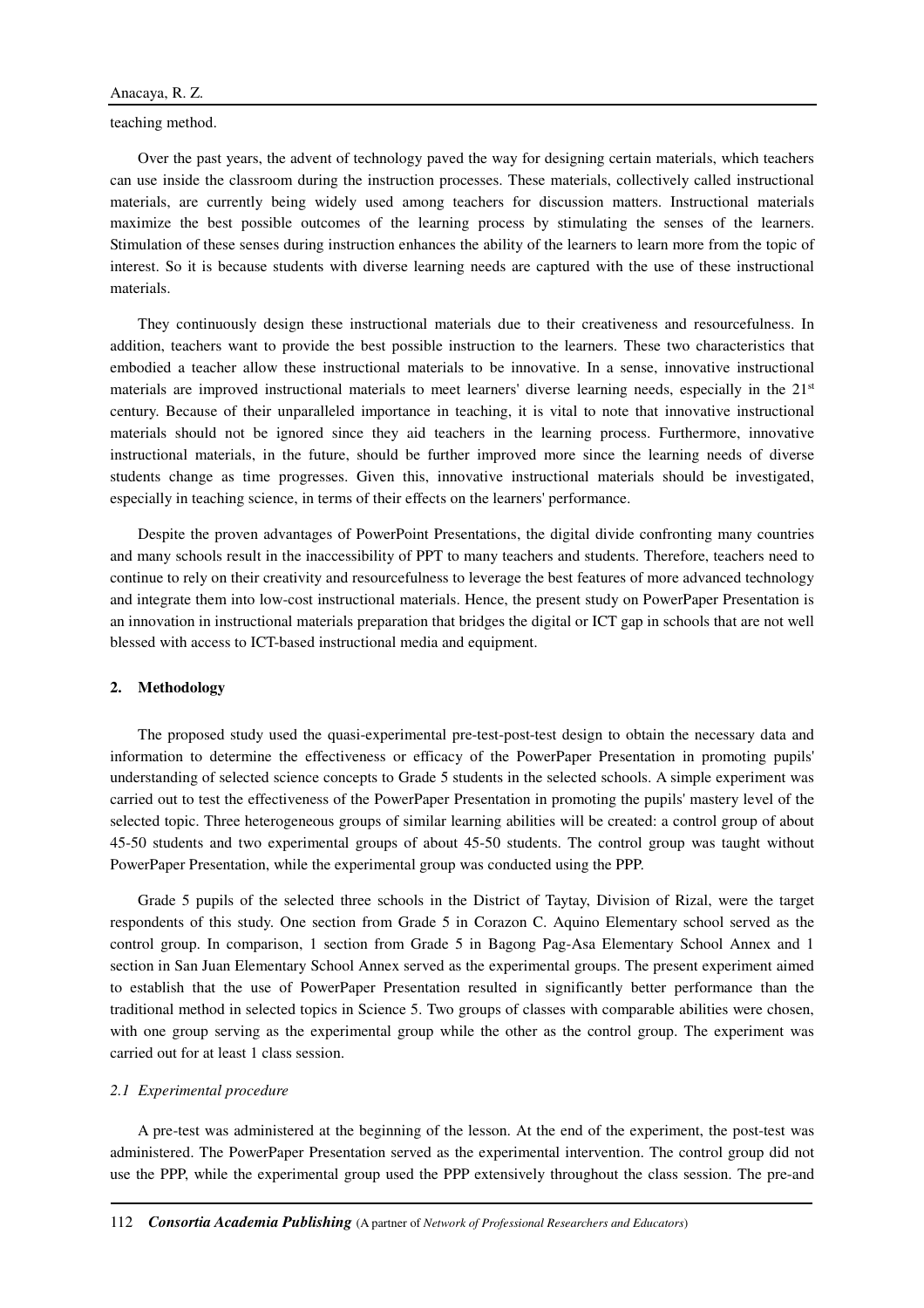post-test scores of each group were compared to determine which group registered the higher learning gain. Finally, the normalized learning gains of the two groups were statistically compared.

# *2.2 Research instrument*

A 10-item test was used as a pre-test and post-test instrument. The test was subjected to expert validation and reliability tests. Five experts composed of three graduate school professors and two master teachers validated the test. The validity of the test obtained an outstanding rating (mean=5.0). The reliability of the test was based on stability reliability using the test-retest method (Baumgartner & Jackson, 1999), where the correlation between the two sets of scores yields a stability reliability coefficient. The test was administered twice within 6 hours to a Grade 5 class composed of 35 students. Correlation of the test and re-test scores yielded a stability reliability coefficient of 0.945, suggesting that the test has excellent reliability.

# **3. Findings and Discussion**

### **Table 1**

#### *Distribution of participants by school*

| Group/School                   |       | Frequency | Percent |
|--------------------------------|-------|-----------|---------|
| Control Group: School A        |       | 45        | 33.1    |
| Experimental Group A; School B |       | 46        | 33.8    |
| Experimental Group B: School C |       | 45        | 33.1    |
|                                | Total | 136       | 100.0   |

 Table 1 above shows the distribution of the participants or subjects of the study. The total number of participants is 136, of which 45 or 33.1% came from the Control Group from School A. Experimental Group A from school B with 46 or 33.8%. And 45 or 33.1% were from Experimental Group B from School C. Thus, the participants were almost distributed equally to the three selected schools.

#### **Table 2**

| School/ |    |          |             |      |     |      |    | <b>Pre-test Raw Scores</b> |    |            |                |      |          |               |     | Total w/in |
|---------|----|----------|-------------|------|-----|------|----|----------------------------|----|------------|----------------|------|----------|---------------|-----|------------|
|         |    | $\theta$ |             |      |     |      |    | 3                          |    | 4          |                | 5    |          | $\mathfrak b$ |     | School     |
| Group   | F  | $\%$     | $\mathbf F$ | $\%$ | F   | $\%$ | F  | $\%$                       | F  | $\%$       | F              | $\%$ | F        | $\%$          | F   | $\%$       |
| School  |    | 11.1     |             | 24.4 | . 7 | 37.8 | 5  | 11.1                       | 4  | 8.9        | $\mathfrak{D}$ | 4.4  |          | 2.2           | 45  | 100        |
| A       |    | 27.8     |             | 30.6 |     | 39.5 |    | 21.7                       |    | 36.4       |                | 50   |          | <i>100</i>    |     |            |
| School  | 5  | 10.9     | 13          | 28.3 | 18  | 39.1 | 9  | 19.6                       |    | 2.2        | 0              | 0.0  | $\Omega$ | 0.0           | 46  | 100        |
| B       |    | 27.8     |             | 36.1 |     | 41.9 |    | 39.1                       |    | 9.1        |                | 0.0  |          | 0             |     |            |
| School  | 8  | 17.8     | 12          | 26.7 | 8   | 17.8 | 9  | 20.0                       | 6  | 13.3       | 2              | 4.4  | $\Omega$ | 0.0           | 45  | 100        |
|         |    | 44.4     |             | 33.3 |     | 18.6 |    | 39.1                       |    | 54.5       |                | 50   |          | 0             |     |            |
| Total   | 18 | 13.2     | 36          | 26.5 | 43  | 31.6 | 23 | 16.9                       | 11 | 8.1        | 4              | 2.9  |          | 0.7           | 136 | 100        |
| within  |    | 100      |             | 100  |     | 100  |    | <i>100</i>                 |    | <i>100</i> |                | 100  |          | <i>100</i>    |     |            |
| Scores  |    |          |             |      |     |      |    |                            |    |            |                |      |          |               |     |            |

*Distribution of pre-test scores of participants* 

*Note*: The upper percentage refers to the percentage of the score within the School. The lower percentage in italics refers to the percentage of the raw score within the pre-test scores.

The table reveals that the highest score obtained in the pre-test among the three schools is 6 points while the lowest score is 0 points. Only one student from School A obtained the highest score of 6 points. In terms of performance by School, 5 or 11.1% from School A obtained 0 points, 11 or 24.4% obtained 1 point, 17 or 37.8% obtained 2 points, 5 or 11.1% obtained 3 points, 4 or 8.9% obtained 4 points, 2 or 4.4% obtained 5 points, and 1 or 2.2% obtained 6 points. The majority of the students (73.3%) from School A obtained 0-2 points. As for School B, 5 or 10.9% got 0 point, 13 or 28.3% got 1 point, 18 or 39.1% got 2 points, 9 or 19.6% got 3 points, 1 or 2.2% got 4 points, 0 or 0% got 5 points, and 0 or 0% got 6 points. Thus, the majority of the students (78.3%)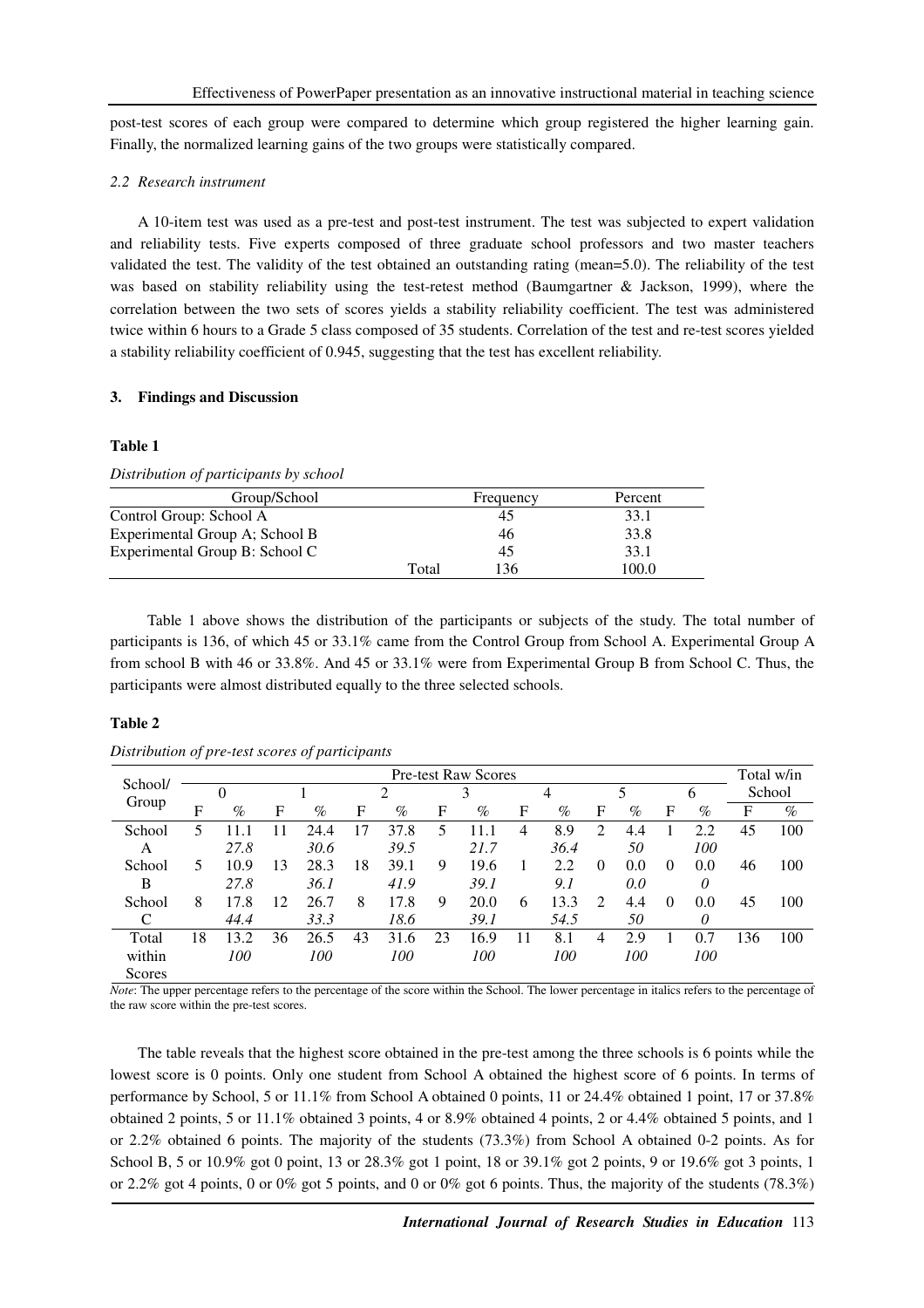obtained a score from 0-2. Finally, for School C, 8 or 17.8% scored 0 point, 12 or 26.7% scored 1 point, 8 or 17.8% scored 2 points, 9 or 20% scored 3 points, 6 or 13.3% scored 4 points, 2 or 4.4% scored 5 points, and none scored 6 points. Thus, a majority of 62.3% scored from 0-2. No students from any school obtained scores from 7 to 10. Based on the preceding data, the performance of the student participants from the three schools is more or less similar or equivalent.

In terms of the pre-test scores, of the 18 who got 0 points, 5 or 27.8% are from School A, 5 or 27.8% from School B, and 8 or 44.4% from School C. Thus, almost half of students who got 0 points are from School C. Of the 36 students who got 1 point, 11 or 30.6% are from School A, 13 or 36.1% from School B, and 12 or 33.3% from School C. Of the 43 students who got 2 points, 17 or 39.5% are from School A, 18 or 41.9% from School B, and 8 or 18.6% from School C. Of the 23 students who got 3 points, 5 or 21.7% are from School A, 9 or 39.1% from School B, and 9 or 39.1% from School C. 11 students got 4 points distributed as follows: 4 or 36.4% from School A, 1 or 9.1% from School B, and 6 or 54.5% from School C. As for those who obtained 5 points, 2 or 50% are from School A, none from School B and 2 or 50% from School C. Finally, the lone student who obtained 6 points, which is the highest pre-test score, is from School A only. No students scored better than 6 points from any of the three selected schools. Overall, the performance of the student participants from the three schools is more or less similar.

To further validate the observation from the descriptive statistics that the performance in the pre-test of the student participants from the three schools is similar, a one-way analysis of variance test was performed, as discussed below.

#### **Table 3**

*Means and standard deviations of participants' pre-test scores* 

| Group/School                   |       |    | Mean | SD    |
|--------------------------------|-------|----|------|-------|
| Control Group: School A        |       | 45 | 2.04 | 0.208 |
| Experimental Group A: School B |       | 46 | 1.74 | 0.144 |
| Experimental Group B: School C |       | 45 | 1.98 | 0.219 |
|                                | Total | 36 | 192  | 0.111 |

The table reveals that School A students have a mean score of 2.04±0.208, followed by School C with 1.98±0.219, and School B with 1.74±0.144. Thus, it appears that School A has the highest mean score, followed by School C and School B in decreasing order. ANOVA was used to test whether the differences in the preceding means are statistically significant; the one-way analysis of variance was performed.

# **Table 4**

*ANOVA of the participants' pre-test scores* 

| Pre-test Scores | Sum of Squares | df  | Mean Square |      | <i>p</i> -value |
|-----------------|----------------|-----|-------------|------|-----------------|
| Between Groups  | 2.352          |     | . . 176     | .699 | .499            |
| Within Groups   | 223.758        | 133 | 1.682       |      |                 |
| Total           | 226.110        | 135 |             |      |                 |

Based on the table above, with an F(2,133) value of 0.699 and a *p*-value of 0.499, which is higher than the alpha value of 0.05, the differences in the means of the pre-test scores of the participants from the three schools, shown in Table 3 above, are not statistically significant. Thus, the pre-test scores of the participants from the three schools or groups are statistically similar or comparable.

The table below presents the post-test score distribution of the respondents.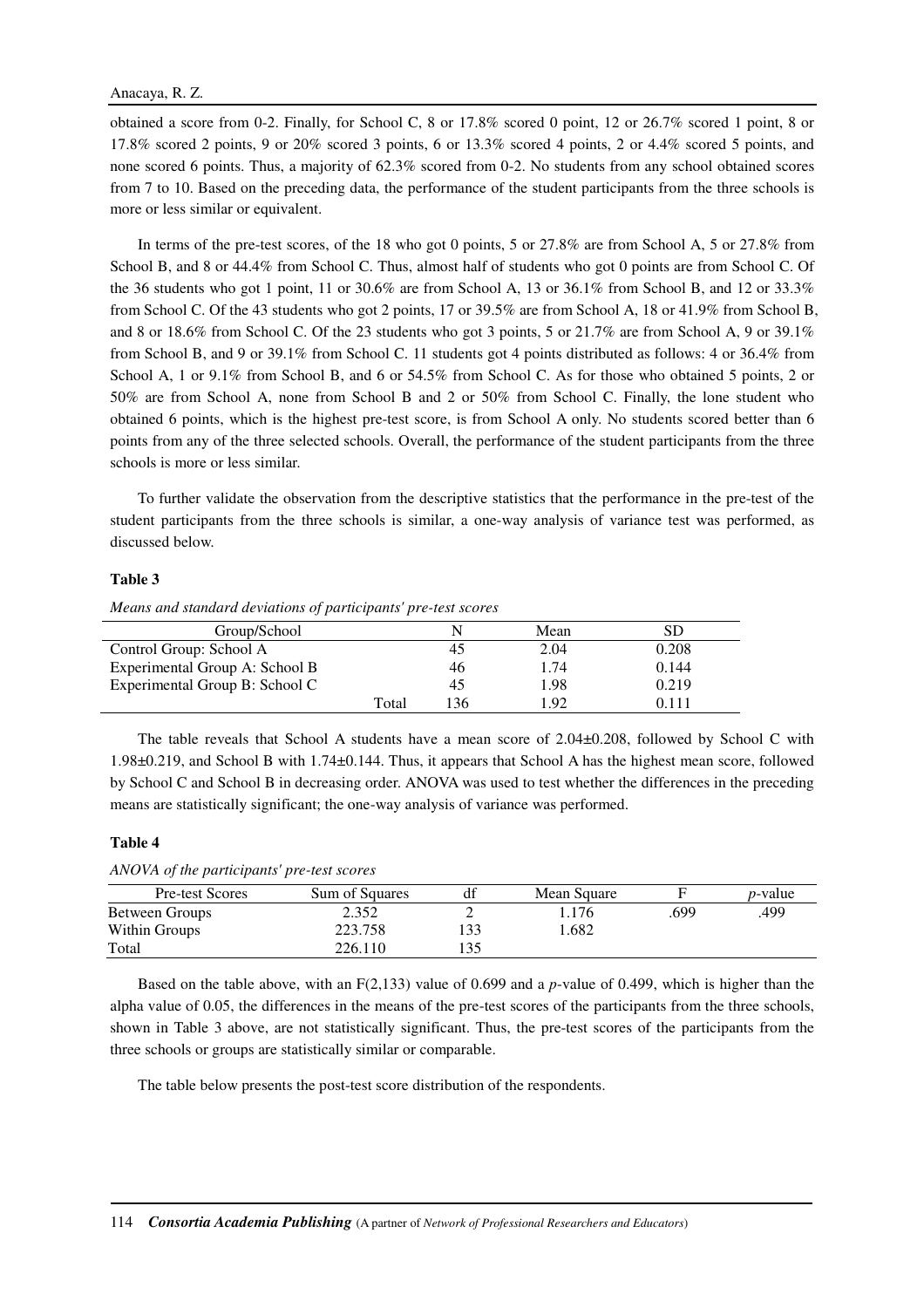| Distribution of participants post-test scores |          |                            |              |      |    |      |    |      |    |      |    |      |    |      |          |          |     |      |
|-----------------------------------------------|----------|----------------------------|--------------|------|----|------|----|------|----|------|----|------|----|------|----------|----------|-----|------|
| School/                                       |          | <b>Posttest Raw Scores</b> |              |      |    |      |    |      |    |      |    |      |    |      |          | Total    |     |      |
| Group                                         |          | ∍                          |              | 3    |    | 4    |    |      |    | 6    |    |      |    | 8    |          | 9        |     |      |
|                                               | F        | $\%$                       | F            | $\%$ | F  | %    | F  | $\%$ | F  | $\%$ | F  | $\%$ | F  | $\%$ | F        | $\%$     | F   | $\%$ |
| School                                        |          |                            | <sub>0</sub> | 13.3 |    | 15.6 | 12 | 26.7 | 9  | 20.0 |    | 4.4  | 8  | 17.8 | $\theta$ | $\Omega$ | 45  | 100  |
| A                                             |          | 100                        |              | 85.7 |    | 70.0 |    | 48.0 |    | 60.0 |    | 6.7  |    | 21.1 |          | 0        |     |      |
| School                                        | $\theta$ | 0.0                        | $\Omega$     | 0.0  |    | 2.2  | 4  | 8.7  | 5  | 10.9 | 19 | 41.3 | 9  | 19.6 | 8        | 17.4     | 46  | 100  |
| B                                             |          | 0.0                        |              | 0.0  |    | 10.0 |    | 16.0 |    | 33.3 |    | 63.3 |    | 23.1 |          | 80.0     |     |      |
| School                                        | 0        | 0.0                        |              | 2.2  | 2  | 4.4  | 9  | 20.0 |    | 2.2  | 9  | 20.0 | 21 | 46.7 | 2        | 4.4      | 45  | 100  |
|                                               |          | 0.0                        |              | 14.3 |    | 20.0 |    | 36.0 |    | 6.7  |    | 30.0 |    | 55.3 |          | 20.0     |     |      |
| Total                                         |          |                            |              |      | 10 | 7.4  | 25 | 18.4 | 15 | 11.0 | 30 | 22.1 | 38 | 27.9 | 10       | 7.4      | 136 | 100  |
|                                               |          | 100                        |              | 100  |    | 100  |    | 100  |    | 100  |    | 100  |    | 100  |          | 100      |     | 100  |

*Distribution of participants' post-test scores* 

**Table 5** 

*Note*: The upper percentage refers to the percentage of the score within the School. The lower percentage in italics refers to the percentage of the raw score within the post-test scores.

The table above shows the distribution of participants' post-test scores regarding their school and raw score groupings. The table reveals that the highest score obtained is nine while the lowest score is 2. None got a zero or perfect score.

By school performance, of the 45 School A students, 1 or 2.2% got 2 points, 6 or 13.3% got 3 points, 7 or 15.6% got 4 points, 12 or 26.7% got 5 points,9 or 20.0% got 6 points, 2 or 2.2% got 7 points, 8 or 17.8% got 8 points, and none got 9 points. For the 46 School B students, none got 2 or 3 points, 1 or 2.2% obtained 4 points, 4 or 8.7% obtained 5 points, 5 or 10.9% obtained 6 points, 19 or 41.3% obtained 7 points, 9 or 19.6% obtained 8 points, and 8 or 17.4% obtained 9 points. Close to half of School B students obtained 7 points, and a majority score 7 points or better. For the 45 School C students, none obtained 2 points, 1 or 2.2% scored 3 points, 2 or 4.4% scored 4 points, 9 or 20.0% scored 5 points, 1 or 2.2% scored 6 points, 9 or 20.0% scored 7 points, 21 or 46.7% scored 8 points, and 2 or 4.4% scored 9 points. Close to half of the students from School C scored 8 points.

In terms of the raw scores, the lone student who obtained 2 points is from School A. Of the seven students who received 3 points, 6 or 85.7% are from School A, 1 or 14.3% from School C and none from School B. Of the ten students who obtained 4 points, 7 or 70.0% are from School A, 2 or 20.0% are from School C, and 1 or 10.0% are from School B. Of the 25 students who obtained 5 points, 12 or 48.0% are from School A. Nine or 36.0% from School C. And 4 or 16.0% from School B. Of the 15 students who obtained 6 points, 9 or 60.0% are from School A, 5 or 33.3% from School B, and 1 or 6.7% from School C. Of the 30 students who obtained 7 points, 19 or 63.3% are from School B, 9 or 30.0% are from School C, and 2 or 6.7% are from School A. Of the 38 students who scored 8 points, 21 or 55.3% from School C, 9 or 23.1% from School B, and 8 or 21.1% from School A. Finally, of the ten students who obtained 9 points, 8 or 80.0% are from School B, 2 or 20.0% are from School C, and none from School A. Thus, about 60% of the student respondents obtained a score of 7 – 9 points.

ANOVA was used to determine whether there is a significant difference in the student's performance in terms of their groupings – School A as the control group and School B and School C as the experimental group – an analysis of variance was performed presented below.

#### **Table 6**

*Means and standard deviations of participants' post-test scores* 

| School                       | N   | Mean | <b>Standard Deviation</b> |
|------------------------------|-----|------|---------------------------|
| Control Group: School A      | 45  | 5.33 | 1.679                     |
| Experimental Group: School B | 46  | 7.20 | 1.240                     |
| Experimental Group: School C | 45  | 6.91 | 1.505                     |
| Total                        | 136 | 6.49 | .686                      |
|                              |     |      |                           |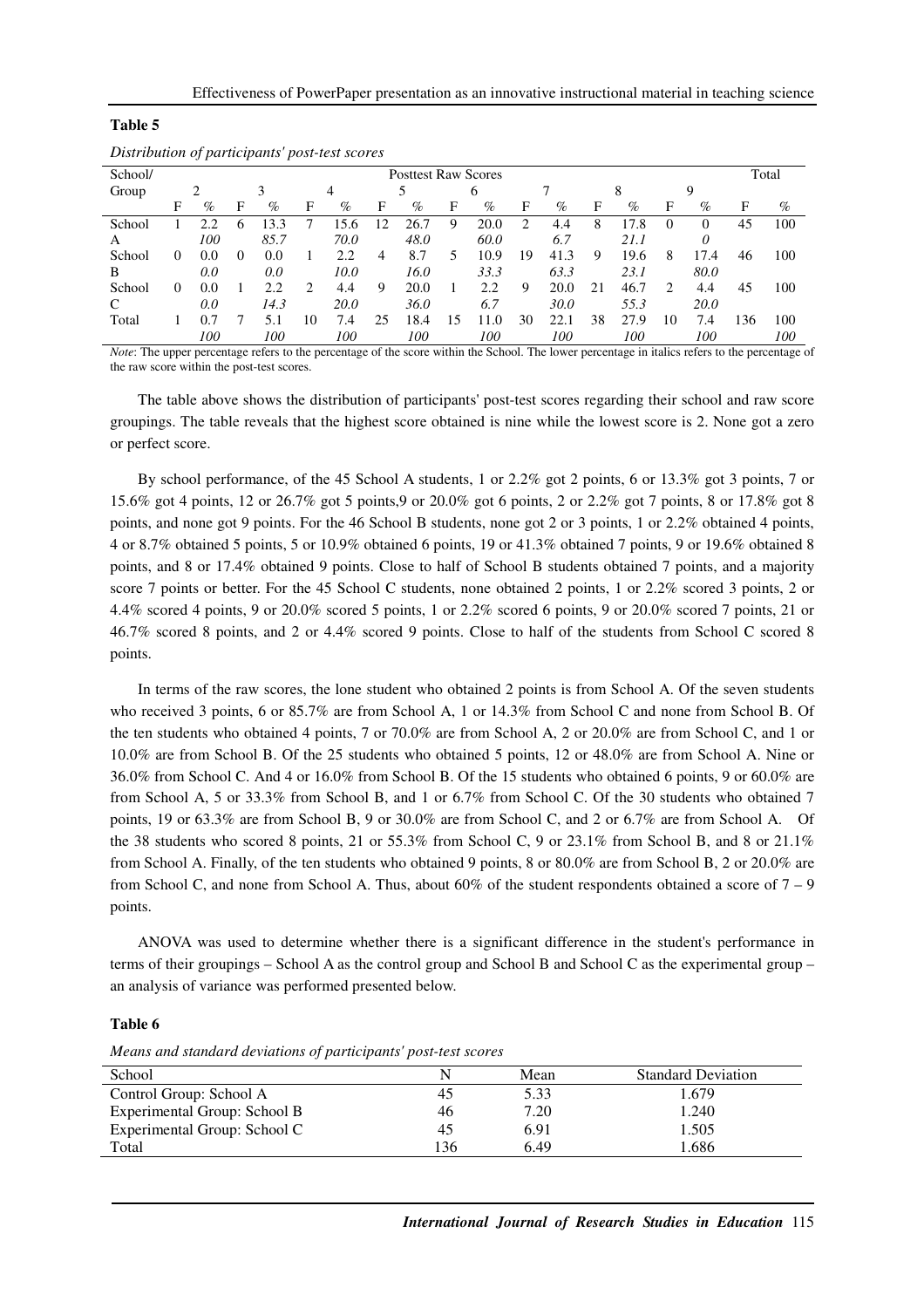# Anacaya, R. Z.

The table above shows that the control group (School A) has a mean score of  $5.33\pm1.679$ . For the experimental groups, School B has a mean score of 7.20±1.240, and School C has a mean score of 6.91±1.505. It appears that the control group has the lowest mean compared to the two experimental groups. Of the two experimental groups, School B has a higher standard than School C. To determine whether there is a statistically significant difference among the three groups, the analysis of variance was performed. The table below shows the ANOVA results.

# **Table 7**

|  | ANOVA of the participants' post-test scores |
|--|---------------------------------------------|
|  |                                             |

| Post-test Scores | Sum of Squares | df  | Mean Square |        | <i>p</i> -value |
|------------------|----------------|-----|-------------|--------|-----------------|
| Between Groups   | 91.087         | -   | 45.544      | 20.682 | $0.000\,$       |
| Within Groups    | 292.884        | 133 | 2.202       |        |                 |
| Total            | 383.971        | 135 |             |        |                 |

Based on the table above, with an F(2,133) value of 20.682 and a *p-*value less than 0.001, which is lower than the alpha value of 0.05. Therefore, the differences in the means of the post-test scores of the participants from the three schools or groups, shown in Table 6 above, are statistically significant. Thus, the post-test scores of the participants from the three schools or groups are statistically different from each other. Because of the presence of statistically significant differences in the score of the three groups, a post hoc analysis using Scheffe's Test (George & Mallery, 2005) was conducted with the results shown in Table 8 below.

### **Table 8**

*Multiple comparisons of participants' post-test scores* 

| (I) Group/School               | (J) School | Mean Difference (I-J) | Std. Error | Sig. | Evaluation |
|--------------------------------|------------|-----------------------|------------|------|------------|
| Control Group: School A        | School B   | $-1.862^*$            | .311       | .000 | S          |
|                                | School C   | $-1.578*$             | .313       | .000 | S          |
| Experimental Group A: School B | School A   | $1.862*$              | .311       | .000 | S          |
|                                | School C   | .285                  | .311       | .659 | <b>NS</b>  |
| Experimental Group B: School C | School A   | $1.578*$              | .313       | .000 | S          |
|                                | School B   | $-.285$               | .311       | .659 | NS         |

The table above shows the results of the post hoc analysis using Scheffe's test. As the table reveals, there is a significant difference between the control group School A and the experimental group A (School B), based on a difference of ±1.862, which is significant at the .05 level p-value is less than 0.001. The table further reveals that there is also a significant difference between the control group School A and the experimental group B (School B) based on a mean difference of  $\pm 1.578$ , which is significant at the .05 level since the p-value for it is less than 0.001. Thus, between the two experimental groups, A (School B) and B (School C) is not significant based on a mean difference of ±0.285 with a *p*-value of 0.659, which is greater than the alpha value of 0.05.

Based on these results, the respective post-test performance of the two experimental groups is compared statistically with each other but significantly higher than that of the control group. As stated otherwise, the performance in the post-test of the control group School A is significantly lower than the performance of the two experimental groups, School B and School C. The student participants from School B and School C who were taught using the PowerPaper Presentation performed significantly higher in the post-test than the student participants from School A. The latter was conducted in the traditional method without the use of PowerPaper Presentation. This finding is associated with the work of Adalikwu and Iorkpilgh (2013) that innovative instructional materials provide a structured and organized learning supports to the learners where the learners show their interest in what is being discussed and therefore enhancing the learning process of learners with diverse learning needs.

Therefore, the results imply that using the PowerPaper Presentation effectively promotes students' learning of the selected concepts.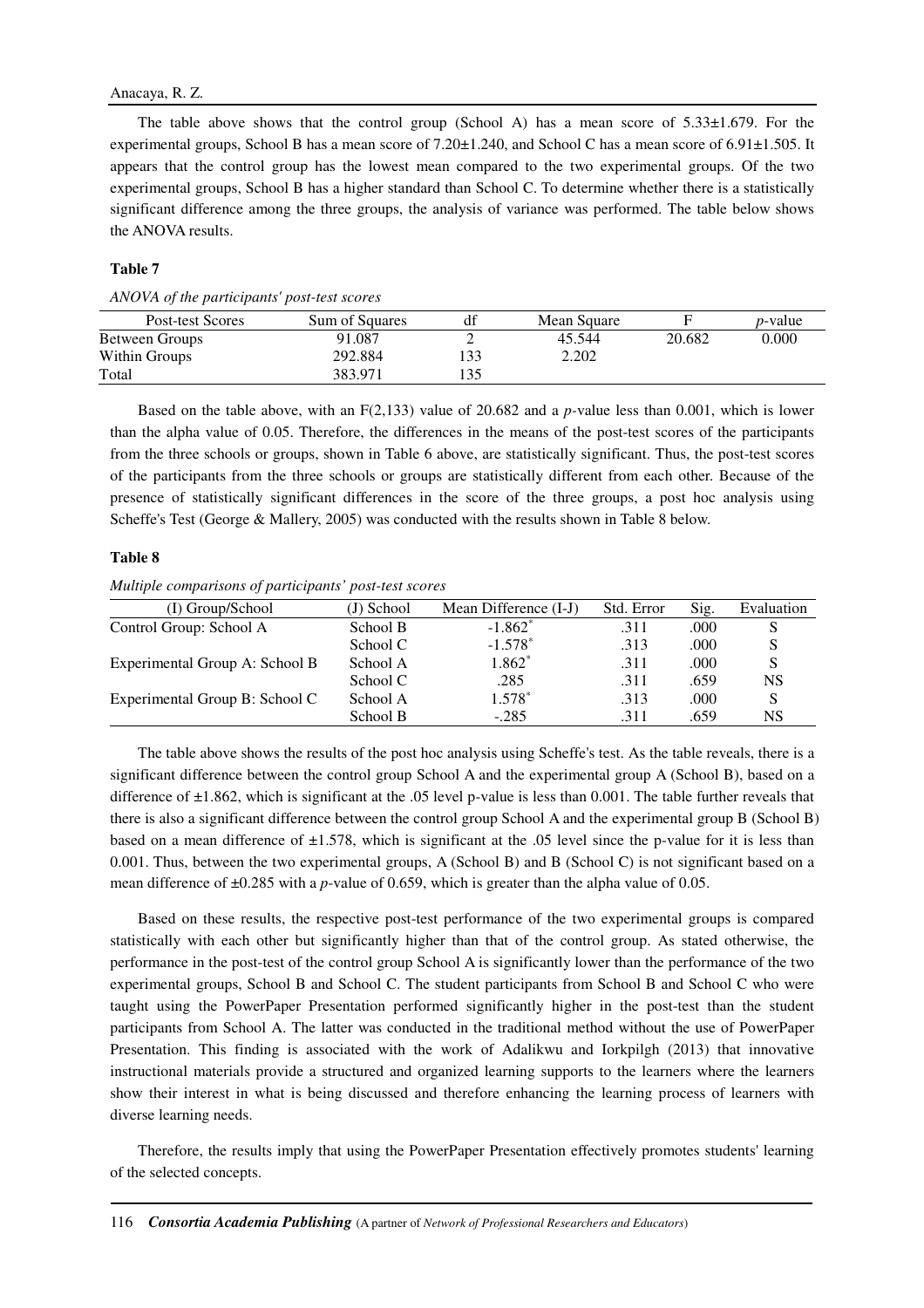| t-test results for the participants' pre-test and post-test scores |    |                  |           |                   |       |           |    |            |         |  |  |
|--------------------------------------------------------------------|----|------------------|-----------|-------------------|-------|-----------|----|------------|---------|--|--|
| Group/School                                                       | N  | Pre-test<br>Mean | <b>SD</b> | Post-test<br>Mean | SD    | t-test    | df | $p$ -value | Remarks |  |  |
| Control Group:                                                     | 45 | 2.04             | 1.397     | 5.33              | 1.679 | $-12.774$ | 44 | 0.000      | S       |  |  |
| School A                                                           |    |                  |           |                   |       |           |    |            |         |  |  |
| Experimental                                                       | 46 | 1.74             | 0.976     | 7.20              | 1.240 | $-22.718$ | 45 | 0.000      | S       |  |  |
| Group A: School                                                    |    |                  |           |                   |       |           |    |            |         |  |  |
| B                                                                  |    |                  |           |                   |       |           |    |            |         |  |  |
| Experimental                                                       | 45 | 1.98             | 1.469     | 6.91              | 1.505 | $-16.326$ | 44 | 0.000      | S       |  |  |
| Group B:                                                           |    |                  |           |                   |       |           |    |            |         |  |  |
| School C                                                           |    |                  |           |                   |       |           |    |            |         |  |  |

*Legend*: CCAES, Corazon C. Aquino Elementary School; BPES, Bagong Pag-Asa Elementary School; SJES, San Juan Elementary School; S, significant; NS, not significant

With a t =  $-12.774$ , df = 44, and a p-value < 0.001, the post-test mean score (5.33 $\pm$ 1.679) of the control group School A is statistically higher than its pre-test mean score (2.04±1.397). Therefore, the control group performed significantly better in the post-test than the pre-test after teaching. With a  $t = -22.718$ ,  $df = 45$ , and  $p$ -value  $< 0.001$ , the post-test mean score (7.20 $\pm$ 1.240) of the experimental group A (School B) is significantly higher than its pre-test mean score (1.74±0.976). Therefore, the School B students performed significantly better in the post-test than the pre-test after teaching.

Finally, with a t =  $-16.326$ , df = 44, and p-value < 0.001, the post-test mean score (6.91 $\pm$ 1.505) of the experimental group B (School B) is significantly higher than its pre-test mean score (1.98±1.469). Therefore, the experimental group School C performed significantly better in the post-test than the pre-test after teaching. Based on the initial results, it appears that the teaching conducted by the researcher after the pre-test administration significantly improved the student participants' performance in all three groups, as shown by their significantly higher post-test mean scores. This finding is defended by Kaspar et al. (2017) that instructional materials encourage, promote, and improve learning and teaching processes. A comparative analysis of the learning gains of the control and experimental groups is presented below.

#### **Table 10**

**Table 9** 

| Group/School                   | N   | Mean    | Std. Deviation |
|--------------------------------|-----|---------|----------------|
| Control Group: School A        | 45  | 40.6481 | 19.79966       |
| Experimental Group A: School B | 46  | 65.3433 | 17.37984       |
| Experimental Group B: School C | 45  | 60.4568 | 19.35932       |
| Total                          | 136 | 55.5553 | 21.57167       |

*Means and standard deviations of participants' learning gains* 

The table above shows some descriptive statistics of the participants' learning gains regarding mean and standard deviations. The table reveals that the control group School A has a mean normalized learning gain of 40.65±19.80%. It means that the students in the control group registered an approximate 41% increase in their learning after teaching using the traditional method only. Experimental Group A (School B) has a mean normalized learning gain of 65.34±17.38%. It implies that the Experimental Group A (School B) students registered an average learning gain of 65% after the teaching intervention with PowerPaper Presentation. Finally, Experimental Group B (School C) obtained a mean normalized learning gain of 60.46±19.36%. This suggests that the Experimental Group B (School C) students registered an approximate average learning gain of 60% after the teaching intervention using PowerPaper Presentation. This finding is related to the works of Igiri and Effiong (2015) that the use of instructional materials brings out more effective and meaningful learning outcomes. The one-way analysis of variance was performed to test whether there are significant differences in the student participants' learning gains.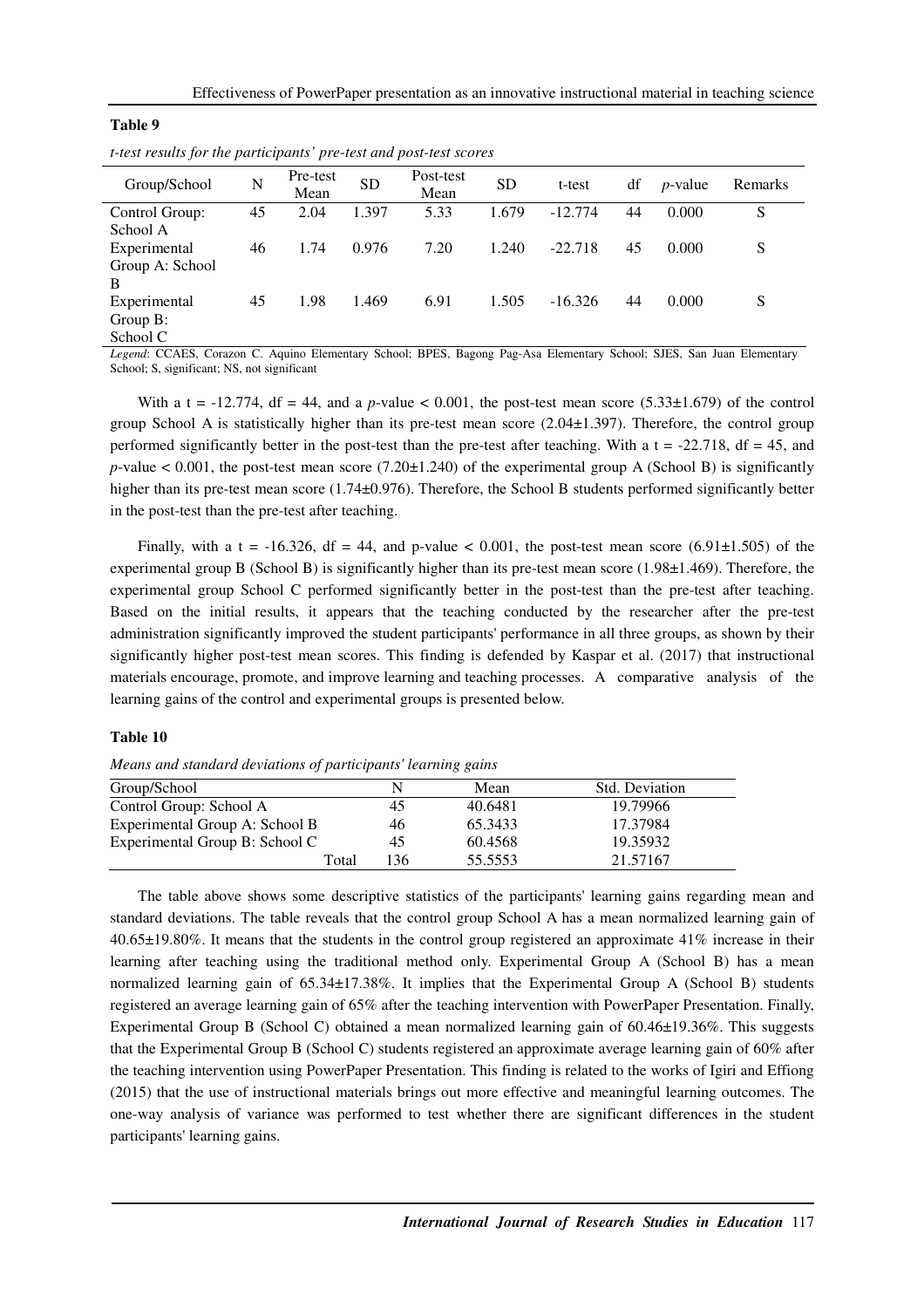## Anacaya, R. Z.

# **Table 11**

*ANOVA results for participants' normalized learning gains* 

| Learning Gains | Sum of Squares |     | Mean Square |        | Sig.  |
|----------------|----------------|-----|-------------|--------|-------|
| Between Groups | 15488.214      |     | 7744.107    | 21.760 | 0.000 |
| Within Groups  | 47332.265      | 133 | 355.882     |        |       |
| Total          | 62820.479      |     |             |        |       |

Based on the table above, with an  $F(2,133) = 21.760$  having a *p*-value < 0.001, the student participants' normalized learning gains when organized by groups (control vs. experimental) or schools is statistically and significantly different. Therefore, it implies that the learning gains of the students in the three groups differ significantly. A post-hoc test, specifically the Scheffe's test, was performed to determine where the differences lie.

# **Table 12**

*Multiple comparison of participants' learning gains*

| (I) Group/School               | (J) School   | Mean Difference (I-J)    | Std. Error | Sig. | Evaluation |
|--------------------------------|--------------|--------------------------|------------|------|------------|
| Control Group: School A        | <b>BPES</b>  | $-24.69519$ <sup>*</sup> | 3.95538    | .000 | S          |
|                                | <b>SJES</b>  | $-19.80864*$             | 3.97705    | .000 | S          |
| Experimental Group A: School B | <b>CCAES</b> | 24.69519*                | 3.95538    | .000 | S          |
|                                | <b>SJES</b>  | 4.88655                  | 3.95538    | .468 | <b>NS</b>  |
| Experimental Group B: School C | <b>CCAES</b> | 19.80864*                | 3.97705    | .000 | S          |
|                                | <b>BPES</b>  | $-4.88655$               | 3.95538    | .468 | NS         |

Based on the table above, the learning gains of the control group differ significantly from experimental group A based on a mean difference of ±24.69519 with a *p-*value < 0.001. This means that the learning gains of students from School B are significantly higher than the students of School A. In addition, the learning gains of the control group differ considerably from that of experimental group B based on a mean difference of ±19.80864 with a *p*-value < 0.001. This implies that the student's learning gains from School C are significantly higher than that of the students from School A. Finally, the learning gains of the two experimental groups are not significant based on their mean difference of  $\pm 4.88655$  with a *p*-value of 0.468, which is greater than the alpha value of 0.05. This implies that the learning gains of the students from the two experimental groups are statistically comparable.

Based on the initial results, the learning gains of the two experimental groups A (School B) and B (School C), while statistically comparable, are significantly higher than that of the control group. This implies that the higher learning gains of the experimental groups compared to the control group may be associated with using the PowerPaper Presentation. This finding is supported by the work of Naz and Murad (2017) that innovative instructional materials capture interest and extend the range of sense organs among students. Furthermore, it supplements a concrete basis for conceptual thinking and provides a reality experience that develops a continuity of learning thought, which enriches the learning processes. Thus, the PowerPaper Presentation can bring about significant learning gains in the selected science topics where it is used.

# **4. Conclusion**

Based on the significant findings presented above, the following conclusions are as a result of this demonstrated: The pre-test scores of the pupils in the control group (School A) and the two experimental groups, A (School B) and B (School C), did not differ significantly. Thus, despite some differences, the scores of the three groups were statistically comparable. The post-test scores of the pupils in the control and experimental groups after teaching the lesson using PowerPaper Presentation varied significantly. The post-test scores of the experimental groups A (School B) and B (School C) were statistically comparable but significantly higher than the control group (School A). Therefore, the null hypothesis is not accepted.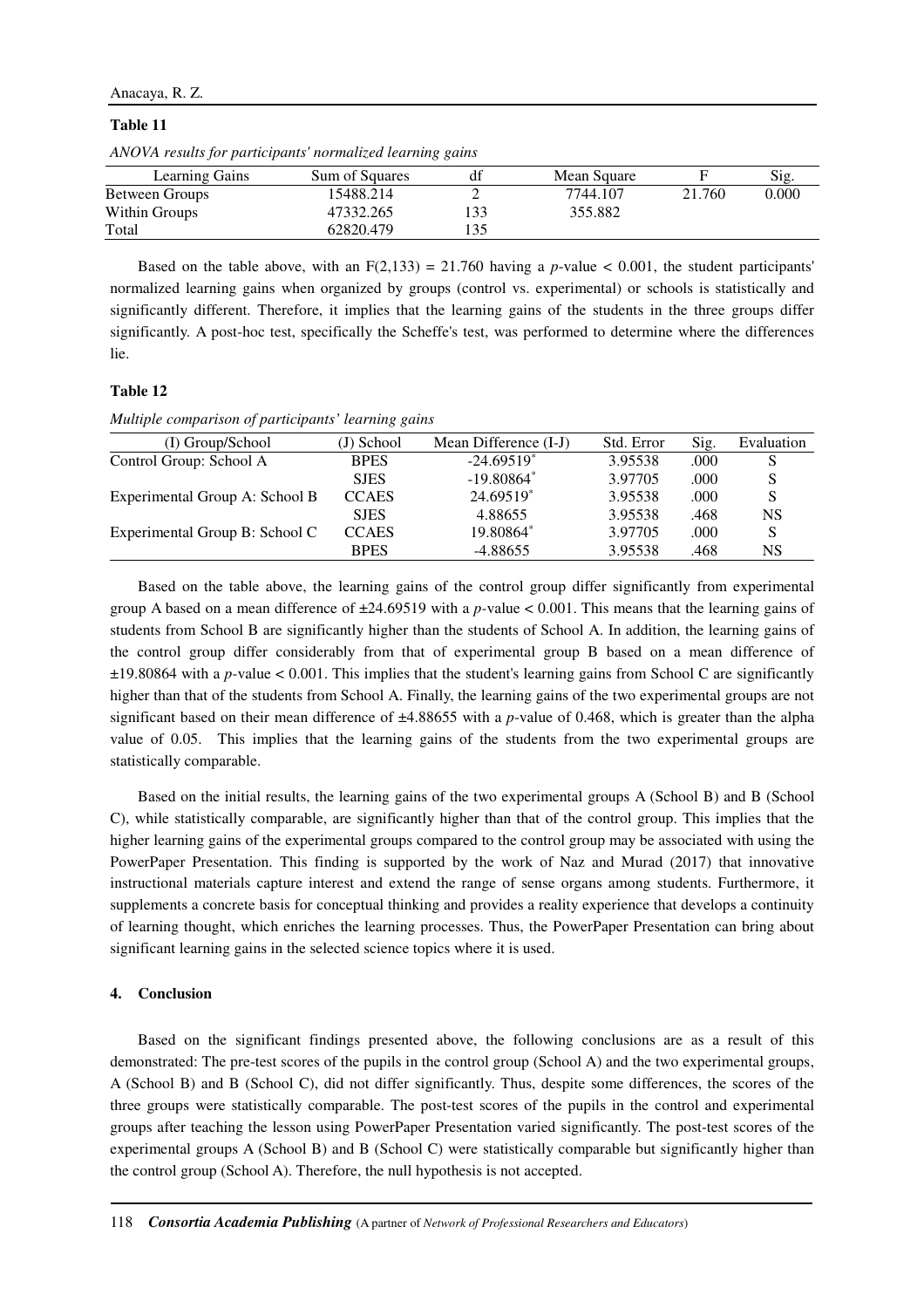The learning gains of the control group (School A) registered an approximate average of 41%, experimental group A (School B) an average of 65%, while experimental group B (School C) an average of 60%. There is a significant difference between the learning gains of the control and experimental groups. For example, the experimental groups' A (School B) and B (School C) showed statistically comparable learning gains. But the learning gains of the two experimental groups were statically higher than that of the control group (School A). Therefore, the null hypothesis is not accepted. The PowerPaper Presentation as an educational innovation is an effective, low-cost, and low-tech alternative to promote students' learning of selected topics in Science 5 that teachers assigned to schools with inadequate ICT resources can utilize to improve their teaching.

# **5. References**

- Akhlaghi, M., & Zareian, G. (2015). The effect of powerpoint presentation on grammar and vocabulary learning of Iranian pre-university EFL learners. *Academic Research International*, *6*(1), 160.
- Alkash, K. A. M., & Al-Dersi, Z. E. M. (2017). Advantages of using PowerPoint presentation in EFL classroom & the status of its use in Sebha University. *Tersedia.* http://eltsjournal.org/upload/2014-05-13
- Galloway, R., & Lancaster, S. (2016). *Learning gains*. Retrieved from https://eic.rsc.org/feature/learning-gains/2000094.article
- Gambari, A. I., Yusuf, H. T., & Balogun, S. A. (2015). Effectiveness of powerpoint presentation on students' cognitive achievement in technical drawing. *Malaysian Online Journal of Educational Technology*, *3*(4), 1-12.
- Igiri, C. E., & Effiong, O. E. (2015). Impact of instructional materials in teaching and learning biology in senior secondary schools in Yakurr LG A. *International Letters of Social and Humanistic Sciences, 62,* 27-33. https://doi.org/10.18052/www.scipress.com/ILSHS.62.27
- Inoue-Smith, Y. (2016). College-based case studies in using PowerPoint effectively. *Cogent Education*, *3*(1), 1127745. https://doi.org/10.1080/2331186X.2015.1127745
- Kaspar, W., Borgerding, J., Hodge, M., & Marino, B. (2017). PRIMO: Peer-reviewed instructional materials online. *College and Research Libraries*, *78*, 2-7. https://doi.org/10.5860/crl.78.1.2
- Khobragade, S., Abas, A. L., & Khobragade, Y. S. (2016). Comparative study on the measurement of learning outcomes after PowerPoint presentation and problem-based learning discussed family medicine amongst fifth-year medical students. *Journal of family medicine and primary care*, *5*(2), 298. https://doi.org/10.4103/2249-4863.192350
- Lewis, B. (2018). *TLM or teaching-learning materials definition.* Available at https://web.archive.org/web/20180414170042/https://www.thoughtco.com/tlm-teaching-learning-materi als-2081658
- McGuire, S. (2018). *10 Types of Visual Aids for Learning [+ Teaching Aid Templates]*. Retrieved August 23, 2019, from https://venngage.com/blog/visual-aids-for-learning-templates/
- Naz, F., & Murad, H. S. (2017). Innovative teaching has a positive impact on the performance of diverse students. *SAGE Open, 7*(4). https://doi.org/10.1177/2158244017734022
- Petimani, M. S., & Adake, P. (2015). Blackboard versus PowerPoint presentation: Students opinion in medical education. *International Journal of Educational and Psychological Researches*, *1*(4), 289. https://doi.org/10.4103/2395-2296.163935
- Rowsell, J., Morrell, E., & Alvermann, D. E. (2017). Confronting the digital divide: Debunking brave new world discourses. *The Reading Teacher*, *71*(2), 157-165. https://doi.org/10.1002/trtr.1603
- Star, L. (2011). *PowerPoint | Creating Classroom Presentations*. Retrieved August 23, 2019, from http://www.educationworld.com/a\_tech/tech/tech013.shtml
- Worthington, D. L., & Levasseur, D. G. (2015). To provide or not to provide course PowerPoint slides? The impact of instructor-provided slides upon student attendance and performance. *Computers & Education*, *85*, 14-22. https://doi.org/10.1016/j.compedu.2015.02.002